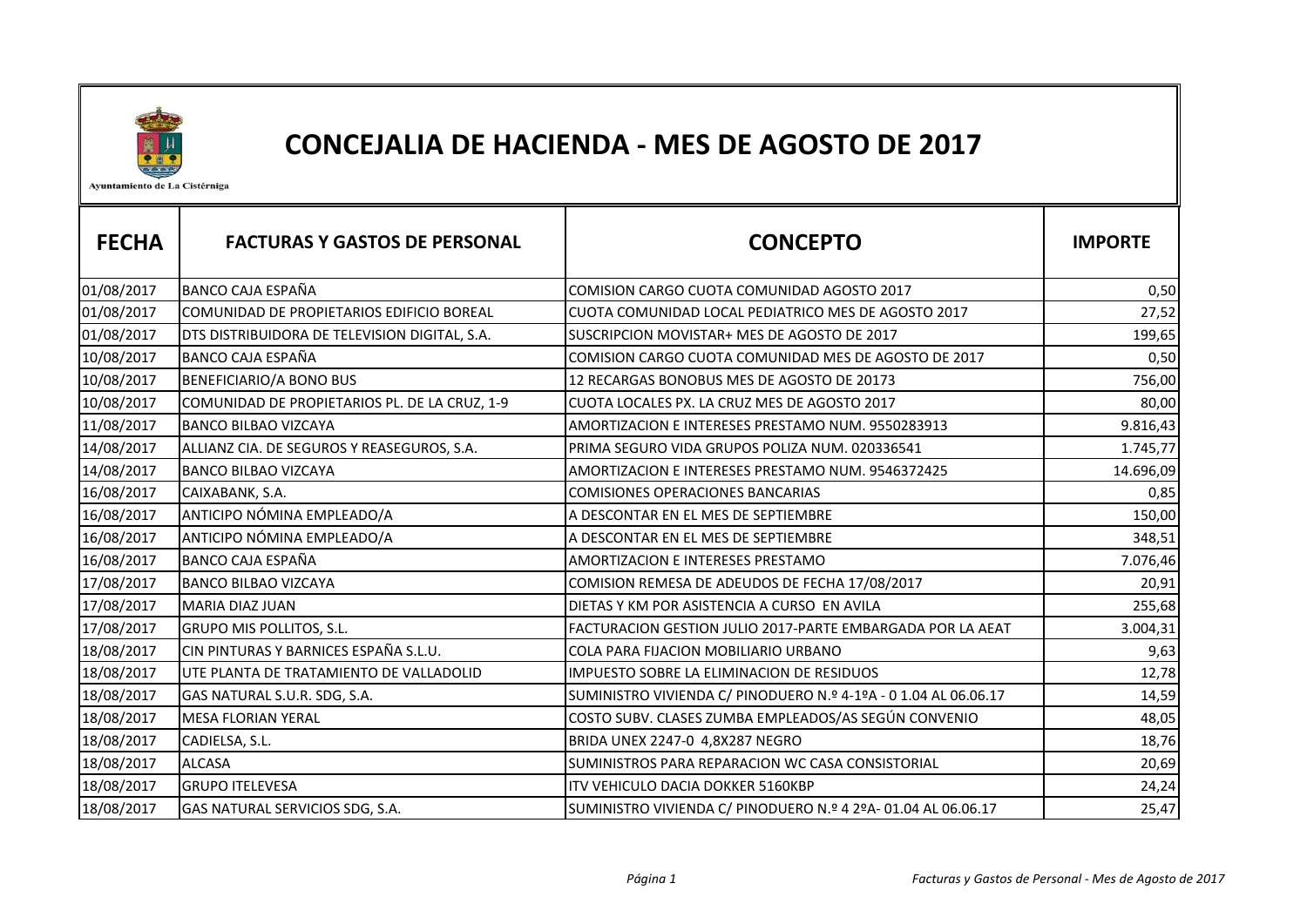| 18/08/2017 | ANA BELEN RODRIGUEZ BUSTOS                | LIMPIEZA EQUIPAMIENTO PARA EVENTO DEPORTIVO                  | 27,90  |
|------------|-------------------------------------------|--------------------------------------------------------------|--------|
| 18/08/2017 | CADIELSA, S.L.                            | SUMINISTROS PARA MANTEN. ALUMBRADO PCO. Y COLEGIOS           | 36,66  |
| 18/08/2017 | M. DEL CARMEN DIAZ SILVA                  | VARIOS SUMINISTROS FERRETERIA                                | 44,83  |
| 18/08/2017 | SUMINISTROS INDUSTRIALES SYRESA, S.L.     | SUMINISTROS PARA REPARACION CORTA CESPED Y BARREDORA         | 45,02  |
| 18/08/2017 | UTE PLANTA DE TRATAMIENTO DE VALLADOLID   | RECOGIDA SESLECTIVA RESIDUOS SOL URB. MES DE JUNIO           | 75,20  |
| 18/08/2017 | <b>IBERDROLA CLIENTES S.A.U.</b>          | SUMINISTRO ENERGIA ELECTRICA FIESTAS                         | 75,54  |
| 18/08/2017 | INTERCLYM, S.A.                           | REPARACION MAQUINA FREGADORA                                 | 81,92  |
| 18/08/2017 | CERAMICA ZARATAN S.A.                     | RECEPCION RESIDUOS BIODEGRADABLES                            | 85,47  |
| 18/08/2017 | DIAZO PLOTTER SUMINISTROS., S.L.          | CUADROS VINILO IMPRESO, DISEÑO Y MAQUETACION PARA CULTURA    | 89,24  |
| 18/08/2017 | TINLOHI, S.L.                             | RETIRADA VEHICULO PLAZA DE LA CURZ DIA 18/06/2017 (FESTIVO)  | 90,75  |
| 18/08/2017 | GAS NATURAL S.U.R. SDG, S.A.              | PUNTO DE INFORMACION JUVENIL PERIODO DEL 30/03 AL 05/2017    | 95,05  |
| 18/08/2017 | GAS NATURAL S.U.R. SDG, S.A.              | CASA DEL ARTE AVDA VALLADOLID 6 PERIODO DEL 30/03 AL 05/2017 | 111,32 |
| 18/08/2017 | INTERCLYM, S.A.                           | ESCOBILLO MANGO LARGO PARA SERVICIO DE LIMPIEZA              | 123,42 |
| 18/08/2017 | GAS NATURAL SERVICIOS SDG, S.A.           | VESTUARIOS TRABAJADORES PERIODO DEL 30/03 AL 05/06 2017      | 123,73 |
| 18/08/2017 | ALKI-OLID, S.L.                           | MAQUINARIA PARA JARDINEROS                                   | 131,56 |
| 18/08/2017 | HIJO DE CIRIACO SANCHEZ, S.A.             | PUERTAS ABATIBLES DE ENCIERROS                               | 133,92 |
| 18/08/2017 | SUMINISTROS INDUSTRIALES VALLADOLID, S.L. | TALLER DE SOLDADURA Y BISAGRAS PARA PUERTAS ENCIERROS        | 134,71 |
| 18/08/2017 | RECACOR, S.A.                             | SUMINISTROS PARA REPARACION DE VEHICULO 3933CXH              | 138,00 |
| 18/08/2017 | CIN PINTURAS Y BARNICES ESPAÑA S.L.U.     | PINTURA Y MATERIALES PARA PINTAR TALANQUERAS Y PISCINAS      | 151,41 |
| 18/08/2017 | COMERCIAL DE FUNDICION VALLISOLETANA      | MATERIALES PARA MANTEN. RED DE SANEAMIENTO Y ABAST.          | 152,70 |
| 18/08/2017 | SECURITAS DIRECT, S.A.U.                  | ALARMA COLEGIO J. DIAZ PERIODO DEL 01/07 AL 30/09 2017       | 169,34 |
| 18/08/2017 | GAS NATURAL S.U.R. SDG, S.A.              | VESTUARIOS CAMPO FUTBITO PERIODO DEL 20/04 AL 22/05 2017     | 179,27 |
| 18/08/2017 | INTERCLYM, S.A.                           | BOLSAS DE BASURA PARA SERVICIO DE LIMPIEZA                   | 184,40 |
| 18/08/2017 | <b>MAPFRE SEGUROS GENERALES</b>           | RECIBO POLIZA VEHÍCULO 5160KBP                               | 195,78 |
| 18/08/2017 | CADIELSA, S.L.                            | PINZAS PARA SOLDAR Y BRIDAS                                  | 201,80 |
| 18/08/2017 | CARPINTERIA J. TORICES, S.L.              | SUMINISTRO CUÑAS DE MADERA                                   | 203,28 |
| 18/08/2017 | GAS NATURAL S.U.R. SDG, S.A.              | NAVE TEATRO PERIODO DEL 01/04 AL 05/06 DE 2017               | 204,19 |
| 18/08/2017 | COMERCIAL DE FUNDICION VALLISOLETANA      | SUMINISTROS DE FONTANERIA PARA FIESTAS Y RED DE AGUA         | 221,81 |
| 18/08/2017 | <b>BADIOLA ANDEREZ</b>                    | PUBLICIDAD FIESTAS PATRONALES                                | 242,00 |
| 18/08/2017 | PASCUAL ARRANZ G., S.L. OLIVETTI          | MANTENIMIENTO FOTOCOPIADORAS                                 | 267,25 |
| 18/08/2017 | WORK-MEN C.B.                             | CALZADO PARA TRABAJADORAS SERVICIO DE LIMPIEZA               | 268,62 |
| 18/08/2017 | MATA DIGITAL, S.L.                        | DISEÑO E IMPRESION DIPTICOS ESTUCADO BRILLO CULTURA          | 268,92 |
| 18/08/2017 | QUIMICA INDUSTRIAL MEDITERRANEA S.L.U.    | JABON DESENGRASANTE PARA NAVE MUNICIPAL                      | 272,25 |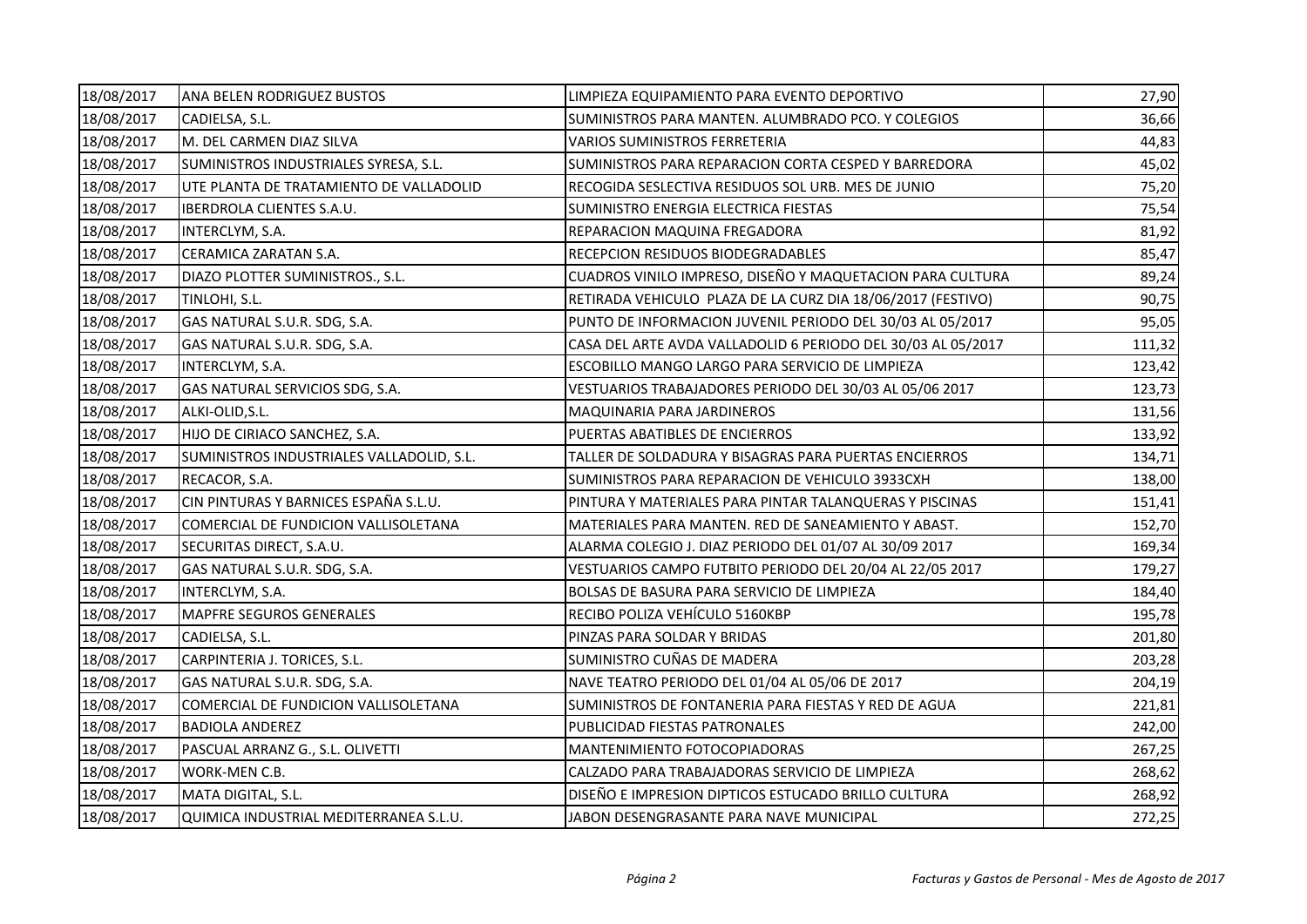| 18/08/2017 | BLAPE RENTA, S.L.                          | VALLAS PARA LA SEMANA CULTURAL                             | 308,55   |
|------------|--------------------------------------------|------------------------------------------------------------|----------|
| 18/08/2017 | BLAPE RENTA, S.L.                          | ALQUILER VALLAS DEPORTIVAS                                 | 308,55   |
| 18/08/2017 | <b>C.D. SPRINT SPROT</b>                   | CARRERA POPULAR (JUECES, SEGURO, CRONOMETRAJE) 2017        | 350,00   |
| 18/08/2017 | EL NORTE DE CASTILLA, S.A.                 | ANUNCIO EN NORTE DE CASTILLA                               | 363,00   |
| 18/08/2017 | SERVILUX, S.L                              | GRUPO ELECTRÓGENO PARA CONIERTO DECADA PRODIGIOSA          | 363,00   |
| 18/08/2017 | PASCUAL ARRANZ G., S.L. OLIVETTI           | SUMINISTRO VARIOS TONER PARA POLIDEPORTIVO                 | 390,59   |
| 18/08/2017 | CEPSA CARD, S.A.                           | VARIOS SUMINISTROS COMBUSTIBLE                             | 418,12   |
| 18/08/2017 | GAS NATURAL SERVICIOS SDG, S.A.            | CONSULTORIO MEDICO PERIODO DEL 20.04 AL 22.05.17           | 419,04   |
| 18/08/2017 | SERVILUX, S.L                              | SUMINISTRO GRUPO ELECTRÓGENO PARA FIESTAS                  | 423,50   |
| 18/08/2017 | GAS NATURAL SERVICIOS SDG, S.A.            | CASA CONSISTORIAL DEL 20/04 AL 22/05 DE 2017               | 428,34   |
| 18/08/2017 | ASENJO PAREDES, JUSTINO                    | ORGANIZACION CARRERA NOCTURNA                              | 459,80   |
| 18/08/2017 | GAS NATURAL SERVICIOS SDG, S.A.            | CASA DE CULTURA PERIODO DEL 20/04 AL 22/05 DE 2017         | 524,47   |
| 18/08/2017 | ZARDOYA OTIS, S.A.                         | MANTENIMIENTO ASCENSOR CASA CONSISTORIAL                   | 544,97   |
| 18/08/2017 | CIFUENTES Y JUNQUERA, S.L.                 | ACCIDENTES COLECTIVO DE 28-6-2017 A 28-6-2018              | 648,24   |
| 18/08/2017 | GAS NATURAL SERVICIOS SDG, S.A.            | COLEGIO JOAQUIN DIAZ PERIODO DEL 20/04 AL                  | 718,44   |
| 18/08/2017 | TECNICAS DE AHORRO ENERGETICO, S.L.        | MANTENIMIENTO CALEFACCION MES DE JUNIO                     | 726,00   |
| 18/08/2017 | DISCOMTES VALLADOLID, S.L.                 | SUMNISTRO DE GASOLEO PARA PARQUE MOVIL                     | 919,60   |
| 18/08/2017 | GAS NATURAL SERVICIOS SDG, S.A.            | FRONTON MUNICIPAL PERIODO DEL 20/04 AL 22/05 DE 2017       | 927,13   |
| 18/08/2017 | TRANSCON VALLADOLID, S.A.                  | GESTION PUNTO LIMPIO Y ALQUILER CONTENEDORES JUNIO 2017    | 935,99   |
| 18/08/2017 | CARPINTERIA J. TORICES, S.L.               | CERRADURA CON MONEDA DE 1 € PARA VESTUARIOS                | 943,80   |
| 18/08/2017 | CIFUENTES Y JUNQUERA, S.L.                 | MAPFRE; SEGURO DE SUSPENSION DE FESTEJOS DEL 13-7 AL 17-07 | 944,30   |
| 18/08/2017 | INSIGNA UNIFORMES S.L.                     | <b>VESTUARIO VIGILANTES MUNICIPALES</b>                    | 1.106,55 |
| 18/08/2017 | FRANYAL, S.L.                              | SUMINISTRO BUXUS 20/40 CM PARA JARDINES                    | 1.172,60 |
| 18/08/2017 | IGNACIO DE VEGA SAN MIGUEL, S.L.           | INSTALACION FAROLA C/FRAGUA                                | 1.234,20 |
| 18/08/2017 | VERTICAL PUBLICITARIA S.L.U.               | TALLER DE RADIO IMPARTIDO EN LAS PISCINA MUNICIPALES       | 1.667,38 |
| 18/08/2017 | FRANYAL, S.L.                              | MANTENIMIENTO SECTOR 3 Y 4 CORRESPONDIENTE JUNIO 2017      | 2.096,93 |
| 18/08/2017 | TRAZADOS VIALES S.L.                       | SEÑALIZACION ACCESO POLIGONO LA MORA                       | 2.197,89 |
| 18/08/2017 | GRUPO MIS POLLITOS, S.L.                   | FACTURACION GESTION JULIO 2017                             | 3.004,31 |
| 18/08/2017 | TRAZADOS VIALES S.L.                       | ADECUACION SEÑALIZACION VARIOS PUNTOS DEL MUNICIPIO        | 3.051,07 |
| 18/08/2017 | WORK-MEN C.B.                              | <b>VESTUARIO OSM</b>                                       | 3.092,76 |
| 18/08/2017 | EGES-BPM, S.L.                             | EXPEDIENTE SANCIONADOR 01 A 30 JUNIO 2017                  | 3.212,25 |
| 18/08/2017 | CIFUENTES Y JUNQUERA, S.L.                 | POLIZA PROTECCION JURIDICA 27-06-2017 A 27-06-2018         | 3.536,27 |
| 18/08/2017 | SOC. ESTATAL DE CORREOS Y TELEGRAFOS, S.A. | FACTURACION SERVICIO DE CORREOS MES DE JUNIO DE 2017       | 3.705,54 |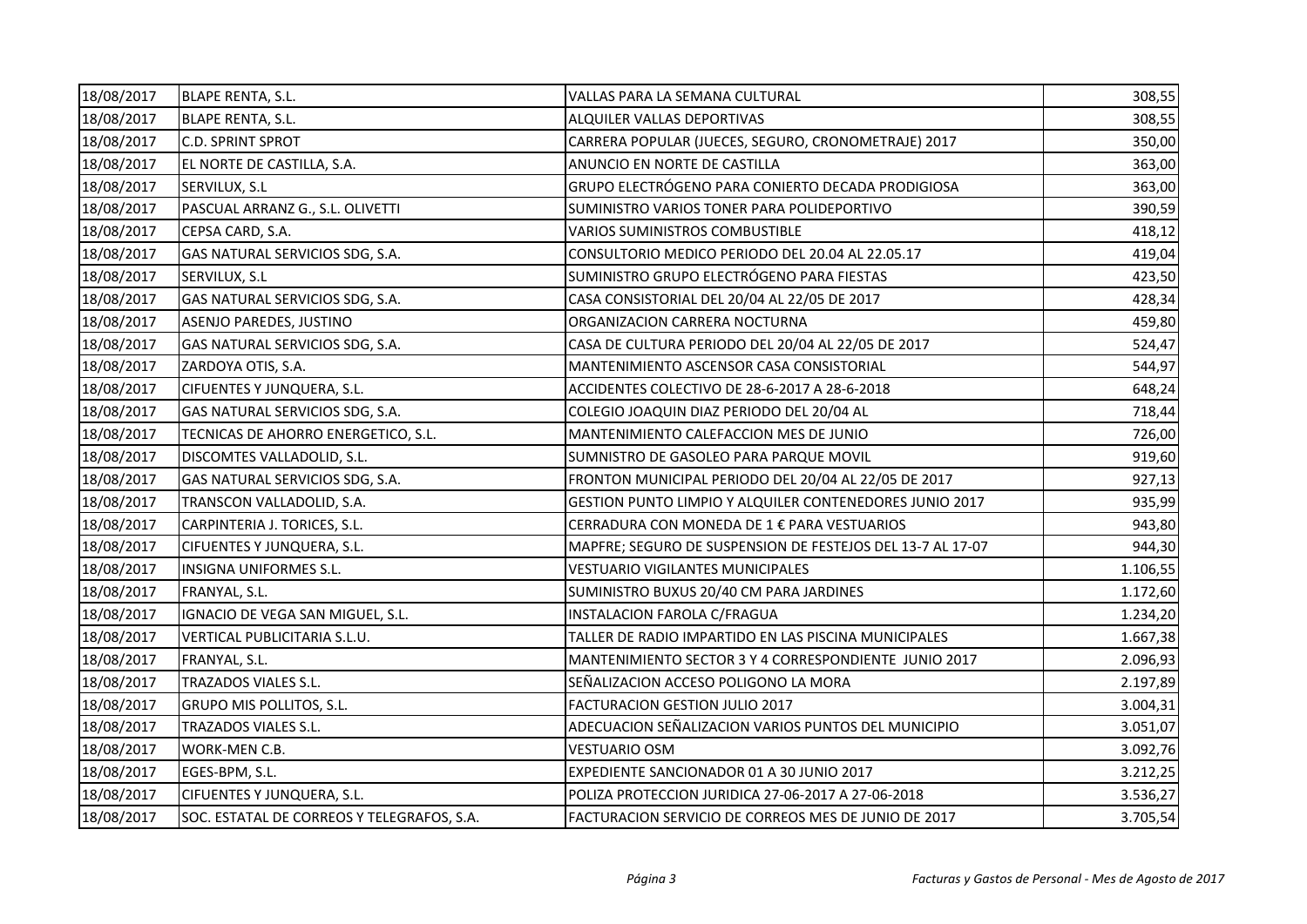| 18/08/2017 | ESPECTACULOS DUERO S.L.                   | ACTUACIONES, ESCENARIO Y EQUIPOS DIA 7 JULIO DE 2017         | 5.082,00  |
|------------|-------------------------------------------|--------------------------------------------------------------|-----------|
| 18/08/2017 | ALBERTO ALONSO ZUMEL                      | ENSAYOS, CONCIERTOS Y CLASES PARA BANDA MUNICIPAL DE MUSICA  | 7.250,00  |
| 18/08/2017 | VALLADOLID AUTOMOVIL, S.A.                | COMPRA DACIA Dokker Matricula:5160KBP                        | 12.738,00 |
| 18/08/2017 | IBERDROLA CLIENTES S.A.U.                 | SUMINISTRO DE ENERGIA ELECTRICA                              | 18.966,54 |
| 18/08/2017 | AGUAS DE VALLADOLID, S.A.                 | CONSUMO DE AGUA JUN/17 /-IVA NO DEDUCIBLE 10% POR AUTOCONSUM | 25.889,80 |
| 21/08/2017 | UTE PLANTA DE TRATAMIENTO DE VALLADOLID   | IMPUESTO SOBRE ELIMINACION DE RESIDUOS MES DE JULIO          | 11,40     |
| 21/08/2017 | TALLERES PEHIMA, S.L.                     | 2,5 M DE VARILLA CALIBRADA                                   | 15,54     |
| 21/08/2017 | DIPUTACION PROVINCIAL DE VALLADOLID       | ANUNCIO BOP CUENTA GENERAL                                   | 16,80     |
| 21/08/2017 | DIPUTACION PROVINCIAL DE VALLADOLID       | ANUNCIO APROBACION INICIAL MODIF PRESUPUESTARIA              | 31,20     |
| 21/08/2017 | SUMINISTROS INDUSTRIALES VALLADOLID, S.L. | VARIOS SUMINISTROS PARA TALLER                               | 33,24     |
| 21/08/2017 | ROSARIO SAN JOSE FERNANDEZ                | SUMINISTRO MATERIAL DE OFICINA                               | 34,60     |
| 21/08/2017 | EXCLUSIVAS MAOR, S.L.                     | <b>SUMINISTROS PARA TALLER</b>                               | 51,18     |
| 21/08/2017 | CIN PINTURAS Y BARNICES ESPAÑA S.L.U.     | <b>MANTENIMIENTO BANCOS</b>                                  | 53,23     |
| 21/08/2017 | <b>EMILIA GARCIA CARRERA</b>              | SUMINISTRO PLACAS ""PELIGRO MAQUINA LIMPIANDO""              | 54,45     |
| 21/08/2017 | <b>JESUS MARIA CAMINA RUIZ</b>            | REPARACION PUERTA PUNTO LIMPIO                               | 59,99     |
| 21/08/2017 | DIPUTACION PROVINCIAL DE VALLADOLID       | ANUNCIO BOP EXPEDIENTE 3110/2016 RUINA                       | 60,00     |
| 21/08/2017 | UTE PLANTA DE TRATAMIENTO DE VALLADOLID   | RECOGIDA SELECTIVA DE RESIDUOS MES DE JULIO                  | 67,05     |
| 21/08/2017 | <b>SCHINDLER</b>                          | MANTENIMIENTO ASCENSOR CENTRO SOCIAL MES DE JULIO            | 72,65     |
| 21/08/2017 | WORK-MEN C.B.                             | VESTUARIO TRABAJADORES                                       | 168,42    |
| 21/08/2017 | <b>ESPECTACULOS DUERO S.L.</b>            | SONORIZACION DEL PREGON DE FIESTAS                           | 181,50    |
| 21/08/2017 | <b>SCHINDLER</b>                          | MANTENIMIENTO ASCENSOR CASA DE CULTURA MES DE JULIO          | 236,85    |
| 21/08/2017 | APAREJO OFICINA TECNICA, S.L.U.           | COORD. DE SEG. Y SALUD URBANIZACION TRAVESIA-CERT.6          | 241,36    |
| 21/08/2017 | CEPSA CARD, S.A.                          | COMBUSTIBLES VEHICULOS Y MAQUINARIA MES DE JULIO             | 273,57    |
| 21/08/2017 | BLAPE RENTA, S.L.                         | ALQUILER VALLASA FIESTAS                                     | 297,66    |
| 21/08/2017 | COMERCIAL DE FUNDICION VALLISOLETANA      | SUMINISTROS PARA REPARACION FUGAS                            | 317,12    |
| 21/08/2017 | ROALSANZ, S.L.L.                          | DESBROCE PARCELA CASETA DE PEÑAS                             | 332,75    |
| 21/08/2017 | QUIMICA INDUSTRIAL MEDITERRANEA S.L.U.    | MOTOR CHEM-DESENGRASANTE PARA TALLER                         | 352,11    |
| 21/08/2017 | <b>INTEMAN LABORATORIOS</b>               | PRODUCTOS QUIMICOS PARA TALLER (ABSORBENTES PARA VERTIDOS)   | 352,84    |
| 21/08/2017 | GRUPO CULTURA TRAD. CAMPO MIELGAS         | ACTUACION G.C CAMPO DE MIELGAS                               | 400,00    |
| 21/08/2017 | CONSTRUCCIONES Y CONTRATAS, S.A.          | MANT. RED DE SANEAMIENTO MES JULIO 2017                      | 420,55    |
| 21/08/2017 | ROALSANZ, S.L.L.                          | DESBROCE CORTAFUEGOS BODEGAS Y ORILLAS TAPIAS                | 471,90    |
| 21/08/2017 | PEREZ PUERTAS, ALEJANDRO                  | MANTENIMIENTO ANUAL APP MOVIL AYTO Y PORTAL WEB              | 477,95    |
| 21/08/2017 | ROALSANZ, S.L.L.                          | DESBROCE PARCELA CAMPO DE TIRO                               | 486,42    |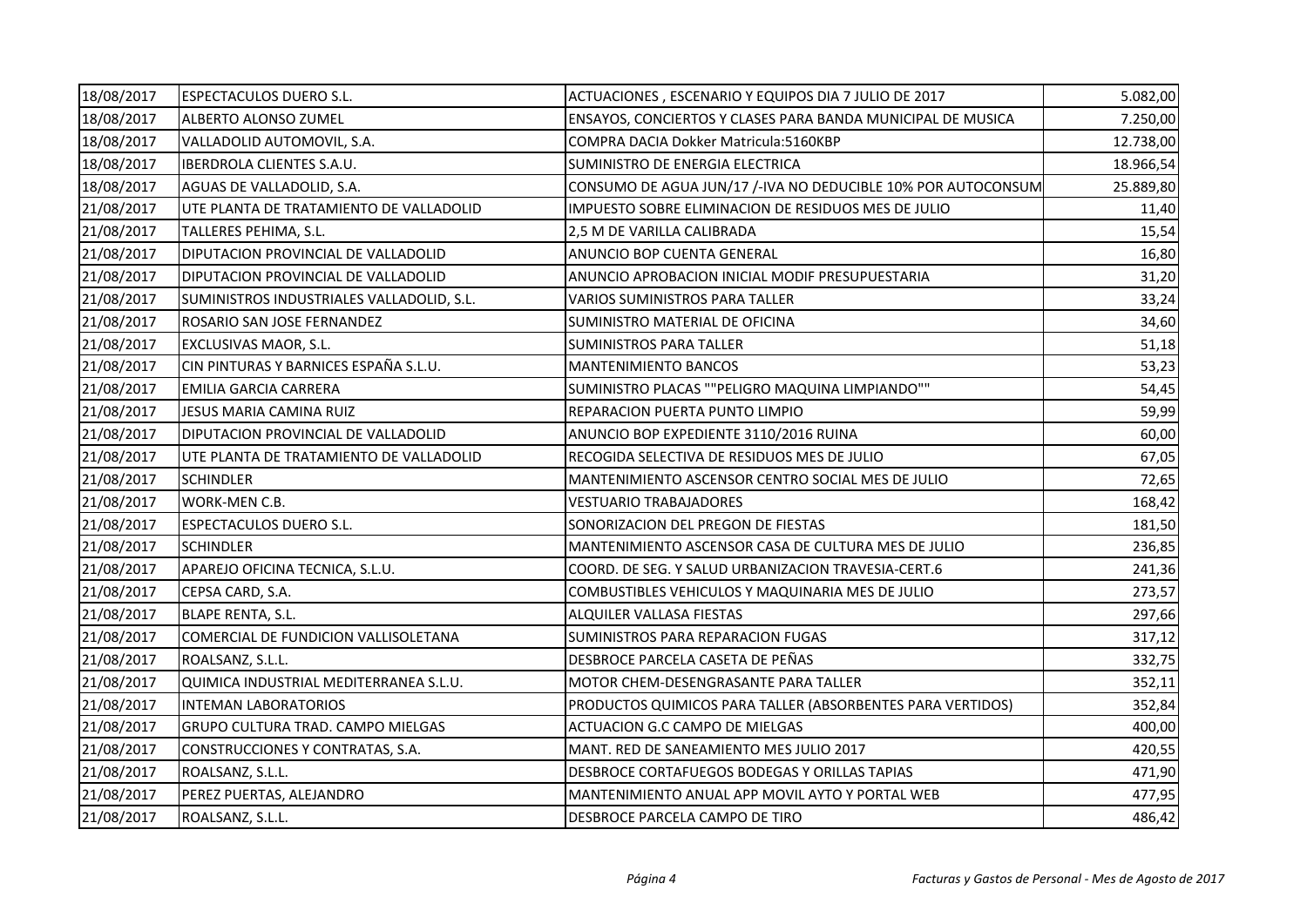| 21/08/2017 | CASTILLA Y LEON RADIO, S.A.                    | <b>CUÑAS RADIO FIESTAS</b>                              | 544,50    |
|------------|------------------------------------------------|---------------------------------------------------------|-----------|
| 21/08/2017 | CERCAOLID, S.L.                                | HOJA DE PUERTA DE PASO EN PARQUE CANINO                 | 577,79    |
| 21/08/2017 | WORK-MEN C.B.                                  | <b>VESTUARIO OSM</b>                                    | 590,72    |
| 21/08/2017 | QUIMICOS LOS ABUELOS, S.L.                     | CLORO PARA EL DEPOSITO DEL POLIGONO DE LA MORA          | 605,00    |
| 21/08/2017 | SOCIEDAD ESPAÑOLA DE RADIODIFUSION (SER)       | CUÑAS PUBLICITARIAS EN LA RADIO FIESTAS PATRONALES      | 690,70    |
| 21/08/2017 | ROALSANZ, S.L.L.                               | DESBROCE PARCELA FUEGOS ARTIFICIALES                    | 719,95    |
| 21/08/2017 | TECNICAS DE AHORRO ENERGETICO, S.L.            | MATENIMIENTO CALEFACCION MES DE JULIO                   | 726,00    |
| 21/08/2017 | EDITORIAL CASTELLANA DE IMPRESIONES S.L.       | PUBLICIDAD FIESTAS                                      | 774,40    |
| 21/08/2017 | <b>CADENA COPE</b>                             | CAMPAÑA PUBLICIDAD FIESTAS                              | 834,90    |
| 21/08/2017 | GONZALEZ MARTIN INGENIERIA, S.L.               | DIRECCION OBRA URBANIZACION TRAVESIA CERTIFICACION Nº 6 | 918,35    |
| 21/08/2017 | SONIA M.ª MAESTRO NEGRO                        | TIRO AL PLATO                                           | 973,00    |
| 21/08/2017 | GARCIA CARRERA FELIX(PELICANO)                 | VARIOS SUMINISTROS- HERRAMIENTAS Y MEDIDOR CO2 AMBIENTE | 1.011,75  |
| 21/08/2017 | EDIGRUP PRODUCCIONES TV, S.A.                  | PUBLICIDAD FIESTAS PATRONALES                           | 1.089,00  |
| 21/08/2017 | ROALSANZ, S.L.L.                               | <b>DESBROCE RECINTO FERIAL</b>                          | 1.105,94  |
| 21/08/2017 | ASOCIACION MUSICAL MUSICOS DE PEÑAFIEL         | ACTUACION CHARANGA DESFILE DE PEÑAS                     | 1.360,00  |
| 21/08/2017 | SOCIEDAD ESTATAL DE CORREOS Y TELEGRAFOS, S.A. | CORREO MES DE JULIO                                     | 1.671,42  |
| 21/08/2017 | FRANYAL, S.L.                                  | MANTENIMIENTO SECTOR 3 Y 4 MES DE JULIO                 | 2.096,93  |
| 21/08/2017 | TRANSCON VALLADOLID, S.A.                      | <b>GESTION RESIDUOS</b>                                 | 2.162,70  |
| 21/08/2017 | JONATHAN POLENTINOS ORTEGA                     | acro Disco 8 y 13 de julio; Discomovida 14 y 17 de juli | 6.171,00  |
| 21/08/2017 | DIPUTACION PROVINCIAL DE VALLADOLID            | N E INTERESES PRESTAMO 52/2007.01                       | 10.091,81 |
| 21/08/2017 | <b>IBERDROLA CLIENTES S.A.U.</b>               | ENERGIA ELECTRICA MES DE JULIO                          | 12.954,38 |
| 21/08/2017 | <b>AUVASA</b>                                  | <b>AUVASA AGOSTO</b>                                    | 21.213,18 |
| 22/08/2017 | <b>ALCASA</b>                                  | SUMINISTROS PARA MANTENIMIENTO RED ABASTECIMIENTO       | 22,46     |
| 22/08/2017 | RECACOR, S.A.                                  | RUEDAS RENAULT DACIA                                    | 98,00     |
| 22/08/2017 | CRUZ ROJA ESPAÑOLA A. COMARCAL PINODUERO       | SERVICIO PREVENTIVO HOGUERA DE S. JUAN                  | 163,45    |
| 22/08/2017 | CRUZ ROJA ESPAÑOLA A. COMARCAL PINODUERO       | COBERTURA DURANTE LA ""TROFEO XVII CICLISMO"            | 191,66    |
| 22/08/2017 | SUMINISTROS INDUSTRIALES VALLADOLID, S.L.      | VARIOS SUMINISTROS HERRAMIENTAS                         | 205,13    |
| 22/08/2017 | ROBERTO ACEBES PONCELA                         | ANIMADORA PARA DESFILE DISFRACES                        | 302,50    |
| 22/08/2017 | CRUZ ROJA ESPAÑOLA A.COMARCAL PINODUERO        | COBERTURA MÉDICO " I MILLA URBANA DE LA CISTÉRNIGA"     | 315,08    |
| 22/08/2017 | ROBERTO ACEBES PONCELA                         | PARQUE ALEJOP                                           | 1.331,00  |
| 22/08/2017 | BANCO CAJA ESPAÑA                              | AMORTIZACION PRESTAMO NUM. 21084364-3-0-0533537912      | 1.377,58  |
| 22/08/2017 | <b>SANTI EVENTOS</b>                           | ALQUILER BAÑOS PORTATILES PARA FIESTAS                  | 4.537,50  |
| 22/08/2017 | <b>VULCANO</b>                                 | <b>FUEGOS ARTIFICIALES</b>                              | 7.500,00  |